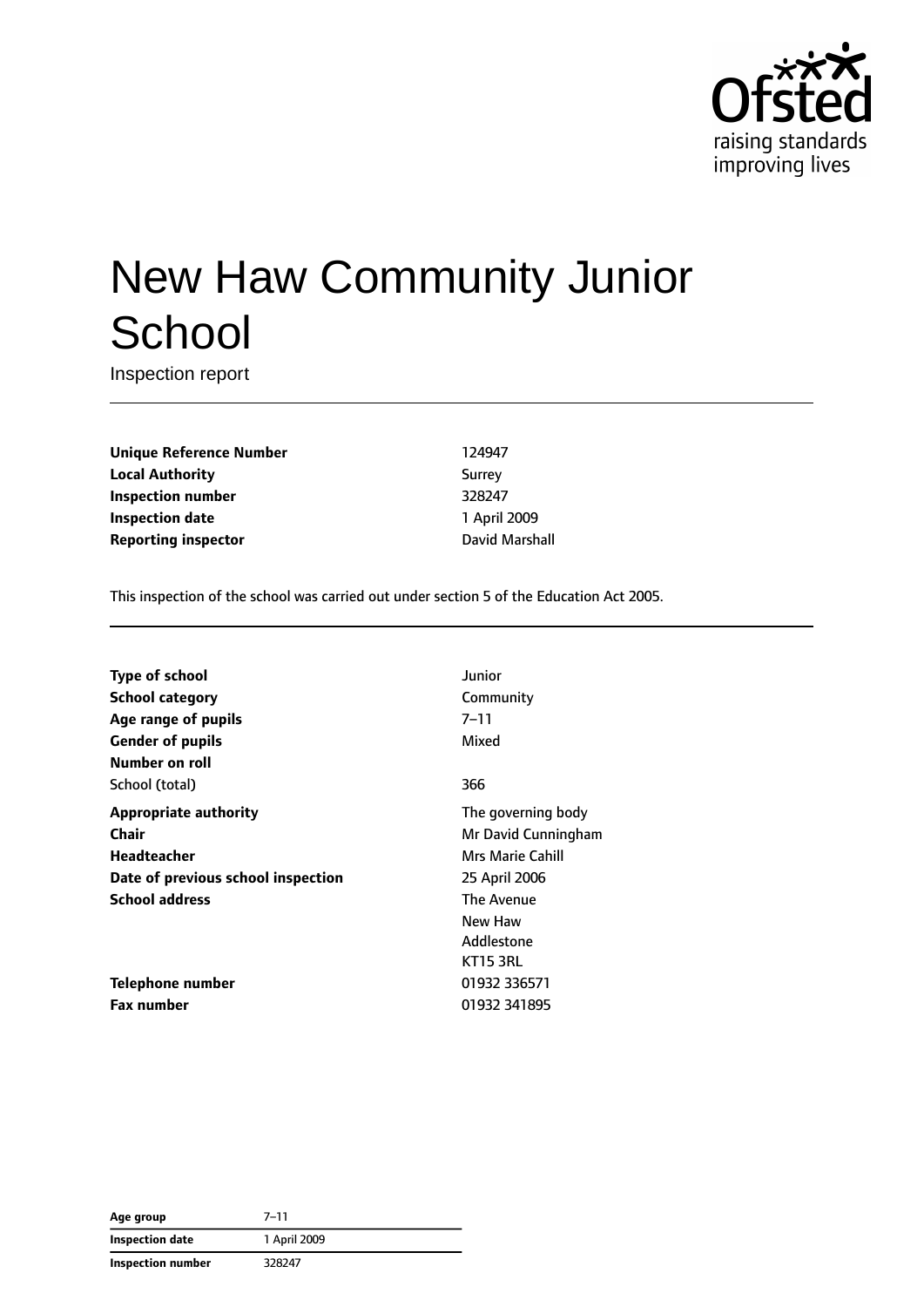.

<sup>©</sup> Crown copyright 2009

Website: www.ofsted.gov.uk

This document may be reproduced in whole or in part for non-commercial educational purposes, provided that the information quoted is reproduced without adaptation and the source and date of publication are stated.

Further copies of this report are obtainable from the school. Under the Education Act 2005, the school must provide a copy of this report free of charge to certain categories of people. A charge not exceeding the full cost of reproduction may be made for any other copies supplied.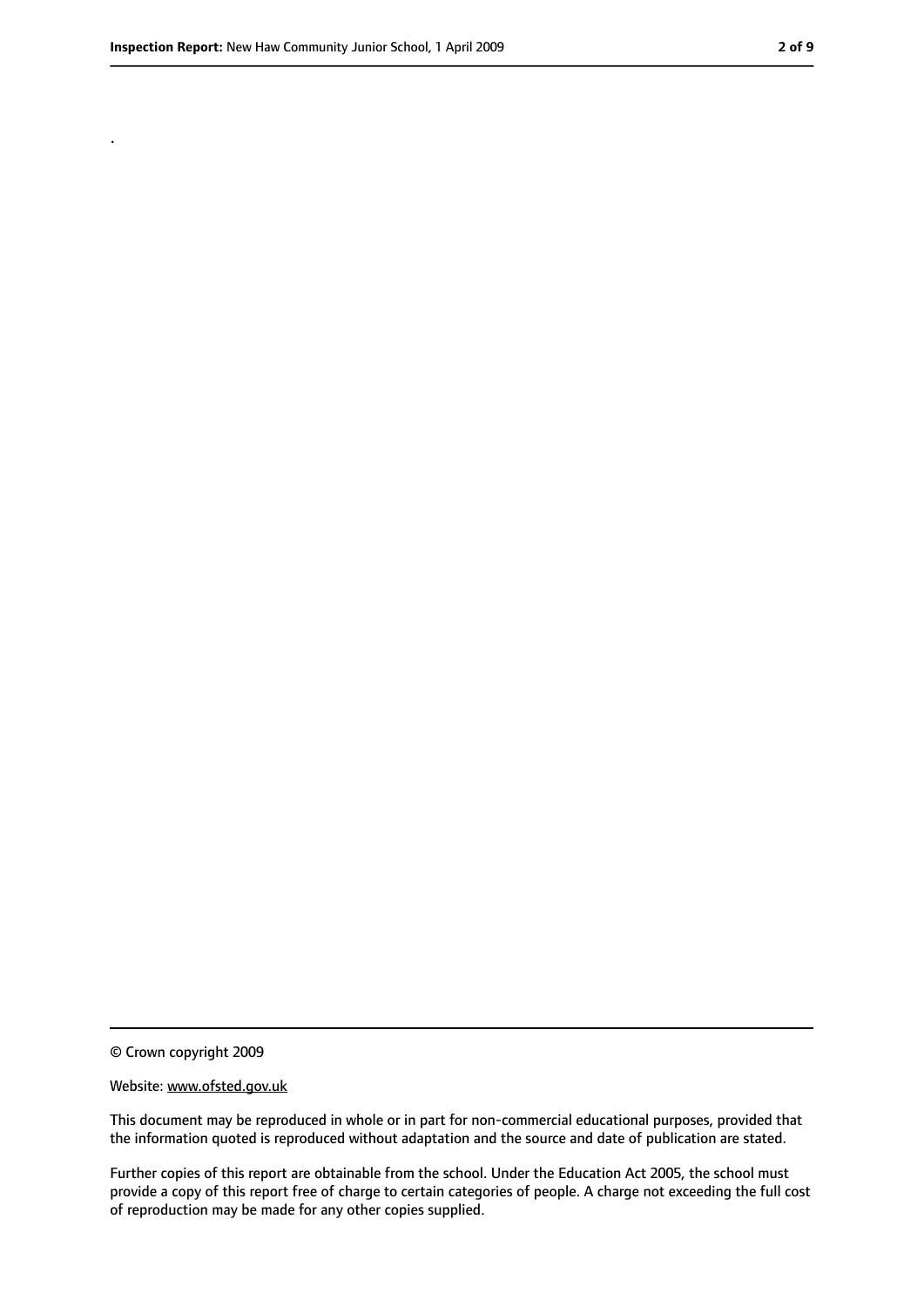# **Introduction**

The inspection was carried out by an Additional Inspector. The inspector evaluated:

- the pupils' academic achievement, especially in mathematics
- the quality of teaching
- pupils' personal development and well-being
- the school's strengths in contributing to community cohesion.

In addition, evidence was gathered from discussions and school documentation to evaluate the overall effectiveness of the school. Other aspects of the school's work were not investigated in detail, but the inspection found no evidence to suggest that the school's own assessments, as given in its self-evaluation, were not justified, and these have been included in this report.

#### **Description of the school**

New Haw Junior School is larger than average. The proportion of pupils from minority ethnic groups has increased in recent years and is now broadly average. There is also an increasing proportion of pupils who speak English as an additional language. The proportion of pupils who have learning difficulties and/or disabilities is above average. The majority of these pupils have speech, language and communication difficulties, or autistic spectrum disorder.

#### **Key for inspection grades**

| Grade 1 | Outstanding  |
|---------|--------------|
| Grade 2 | Good         |
| Grade 3 | Satisfactory |
| Grade 4 | Inadequate   |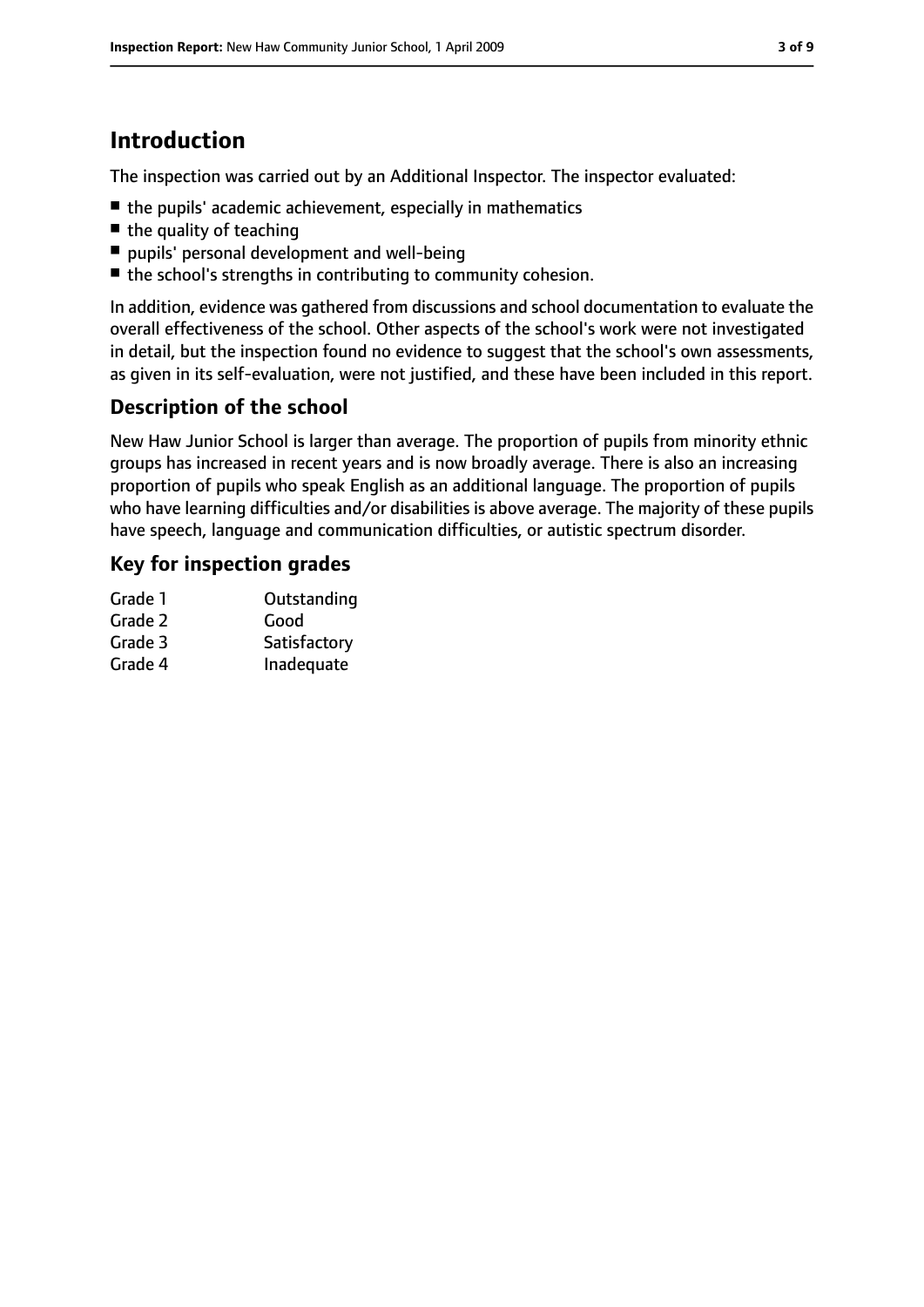# **Overall effectiveness of the school**

#### **Grade: 1**

New Haw Junior provides an outstanding education for its pupils. The final phrase of their school mission statement is, 'Our school is where happiness and learning unite'. Inspection evidence shows that through the whole staff, the school fully realises its aim and provides a warm, caring environment where the excellent welfare for each pupil ensures their outstanding academic and personal development.

Inspection evidence fully endorses the parents' overwhelmingly positive views of the school and, in particular, the quality of the school's leadership and management and teaching. As one parent said, 'fantastic school, great management- all staff very friendly, supportive and provide excellent learning'. On entry to the school, teachers assess pupils' progress exceptionally well and make excellent use of this information when planning future work. This helps them to ensure that lessons are pitched at the right levels and that all pupils can succeed. Tasks engage pupils' interest and inspire them to learn. A superb example was an outstanding English lesson in Year 3 where drama was used exceptionally well to motivate and enhance pupils' writing about 'The Tunnel'. Relationships are strong and pupils work productively as a result. In lessons, expectations are high, the pace is brisk and pupils know what they are expected to learn.

The school has placed a particular emphasis on pupils' mathematics this year. In the provisional 2008 national test results for pupils in Year 6, the standards reached for English, mathematics and science when taken together were exceptionally high. In particular, the proportion of pupils reaching the higher Level 5 in all subjects was again very high, but marginally less so in mathematics. The current emphasis on mathematics has dealt with this minor imbalance exceptionally well. Individual improvement targets and outstanding support for pupils of all abilities consistently raise pupils' levels of achievement. It is also significant that the pupils themselves know how best they can improve. The exceptional planning means that the goals of developing pupils' personal qualities of enquiry, adaptability and thoughtfulness are paramount in every lesson. It was remarkable, in an excellent Year 6 mathematics lesson, to see the speed of pupils' excited responses and hear their enthusiastic discussions of metric and imperial measurements.

A very small number of parents expressed concerns about the role of the support team in teaching in the school. These members of staff, known as assistant teachers (rather than teaching assistants) make an exceptionally strong contribution to the overall high quality of learning, whether working with whole classes, individuals or small groups. They form excellent relationships, keep pupils on task and, in particular, help pupils who have difficulty concentrating. Their support has also been vital in the case of the increasing number of pupils coming to the school who speak English as an additional language. The special educational needs coordinator's knowledge of the pupils is encyclopaedic and she has designed her own assessment, tracking and recording systems, known as their inclusion register, which enables every pupil to make excellent progress. As one parent wrote, 'Since starting New Haw, they [the staff] picked up that my daughter has some special needs and they have helped her to improve. She now looks forward to going to school each day'.

Pupils' personal development and well-being are excellent. They develop a detailed understanding of safe and healthy choices and make an exceptional contribution to the school and wider community. The school council are justifiably proud of the input they have made to changes both inside and outside the school. Their input is mature and thoughtful, and much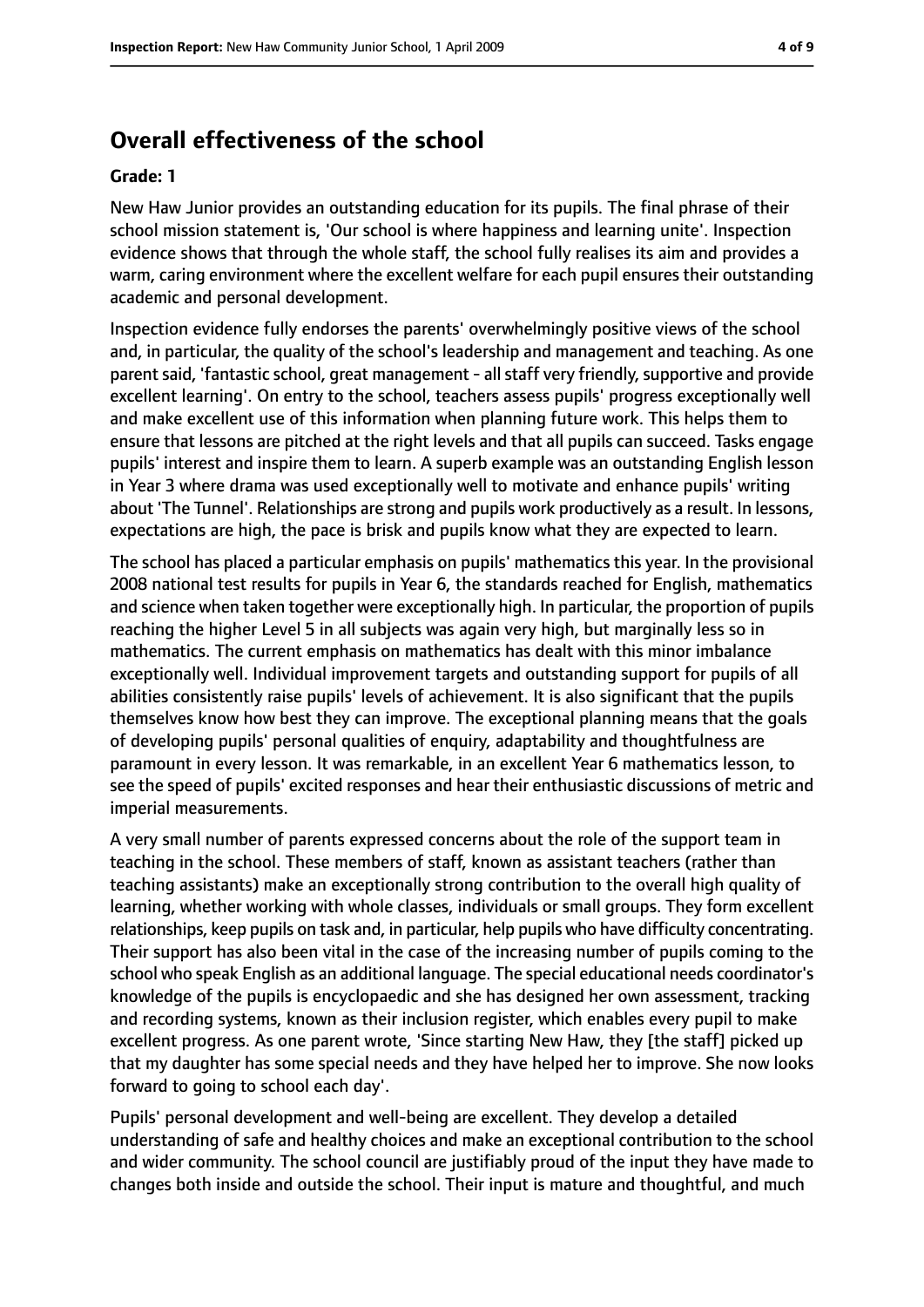appreciated by all staff. The response of one pupil, acting as chair, to the implementation of the revised healthy eating code was typical. Her thought was to have healthy food on Mondays to Thursdays and a 'treat' on Fridays. 'It will encourage everyone to try harder' wasthe reasoned explanation. Attendance is above average, as pupils enjoy all their time at school. As one parent observed, 'My child enjoys going to school, he enjoys being part of the school community, this is because he feels valued, and knows that his views/points, worries will be listened to. He is able to approach both the teachers and headteacher and know he will be treated as an individual'.

Pupils' behaviour, and their spiritual, moral, social and cultural development, are outstanding. These qualities, together with their outstanding skills in English, mathematics and science prepare them very well for the next stage in their learning. Relationships with parents are good and the staff have a strong commitment to partnership with them. This contributes very well to the outstanding pastoral care the school shows for its pupils.

The curriculum is very well adapted to suit all pupils' needs and learning styles. It is this zealous attention to detail in recognising what each pupil wants and needs that shows the school's outstanding capacity to continue to improve. Not only have standards in English, mathematics and science been consistently high across the school in the last three years, but the pupils have been given excellent opportunities in all other subjects. The use of information and communication technology (ICT) in all subjects is exceptional. The 'film' three pupils showed to the governing body that they had developed from their work on Greek Myths, was stunning. The pupils' achievements in music and art are also exceptional. The 28 pupils who performed on their clarinets were outstanding. The particular expertise of one boy through the school's nurturing of the gifted and talented is a phenomenal achievement.

The very experienced headteacher's leadership is outstanding. As a result of her skill in encouraging others, and as a role model, she is exceptionally well supported by the deputy headteacher and all staff. Strengths and weaknesses are speedily identified and everyone plays a valuable part in moving the school forward. The staff's full and shared commitment to meeting the needs of all are at the heart of the school's success. The excellent quality of the many links the school has forged with the local and wider communities is testament to its outward approach to learning and typifies its excellent contribution to community cohesion. The large number of new laptop computers and the Virtual Learning Environment (VLE), provided through links with the local secondary school, mean, as the chair of governors said, 'the whole community will be logging on'.

Governors have an excellent understanding of their strategic role in the school's development and have very good systems for checking on its effectiveness and holding the leaders to account. As a result, they have very clear understanding of what is working well, what can improve and how it can be achieved. As their plans, with the staff, for the proposed Children's Centre show, they have a determination not to rest on their laurels. They have a priority to include parents further in the education of their children. This planned additional facility, and the recognition that some parents have expressed a wish for further involvement, is an improvement everyone is committed to fulfilling.

### **What the school should do to improve further**

■ Utilise the existing plans to enable parents to be further involved in the education of their children.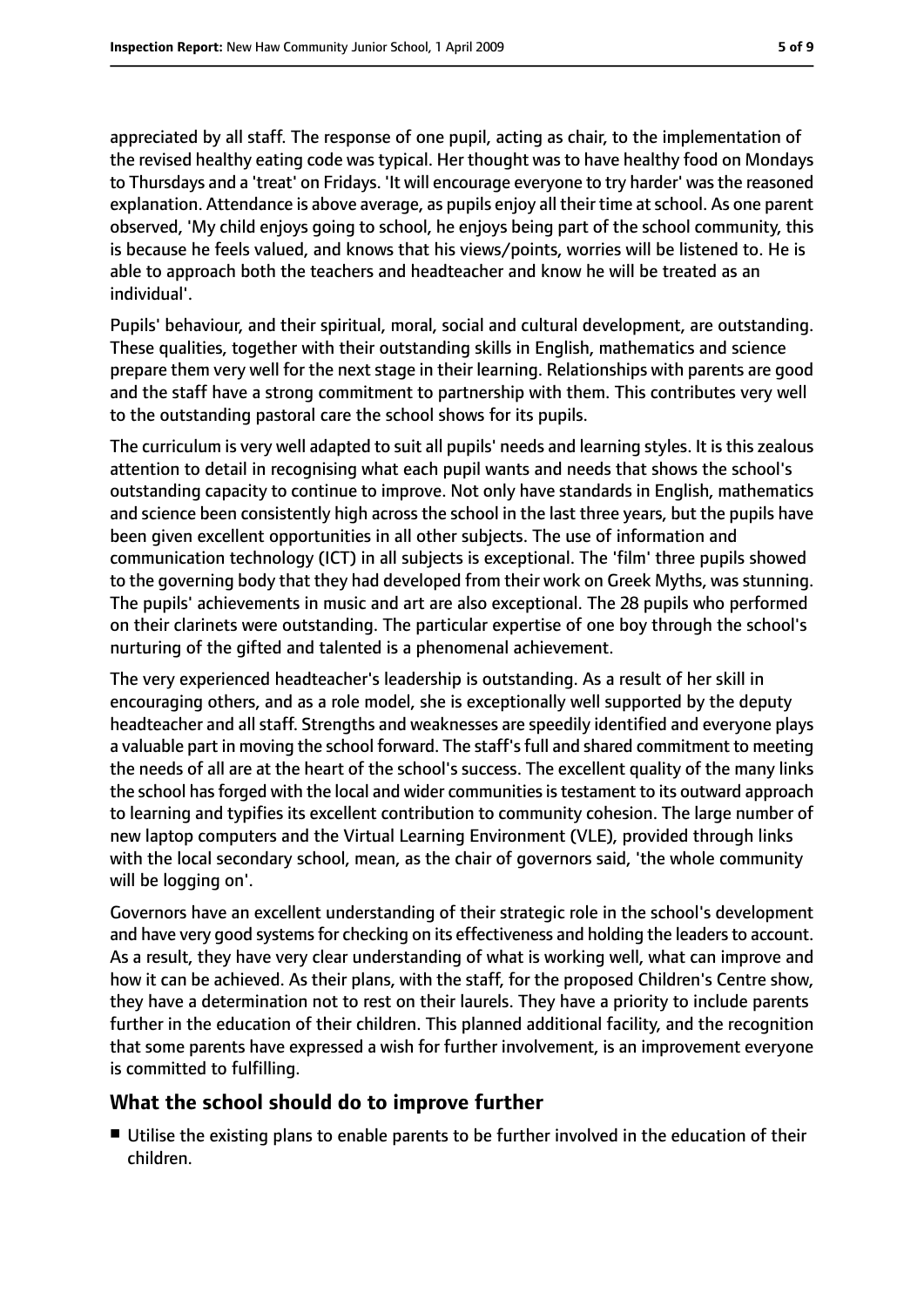**Any complaints about the inspection or the report should be made following the procedures set out in the guidance 'Complaints about school inspection', which is available from Ofsted's website: www.ofsted.gov.uk.**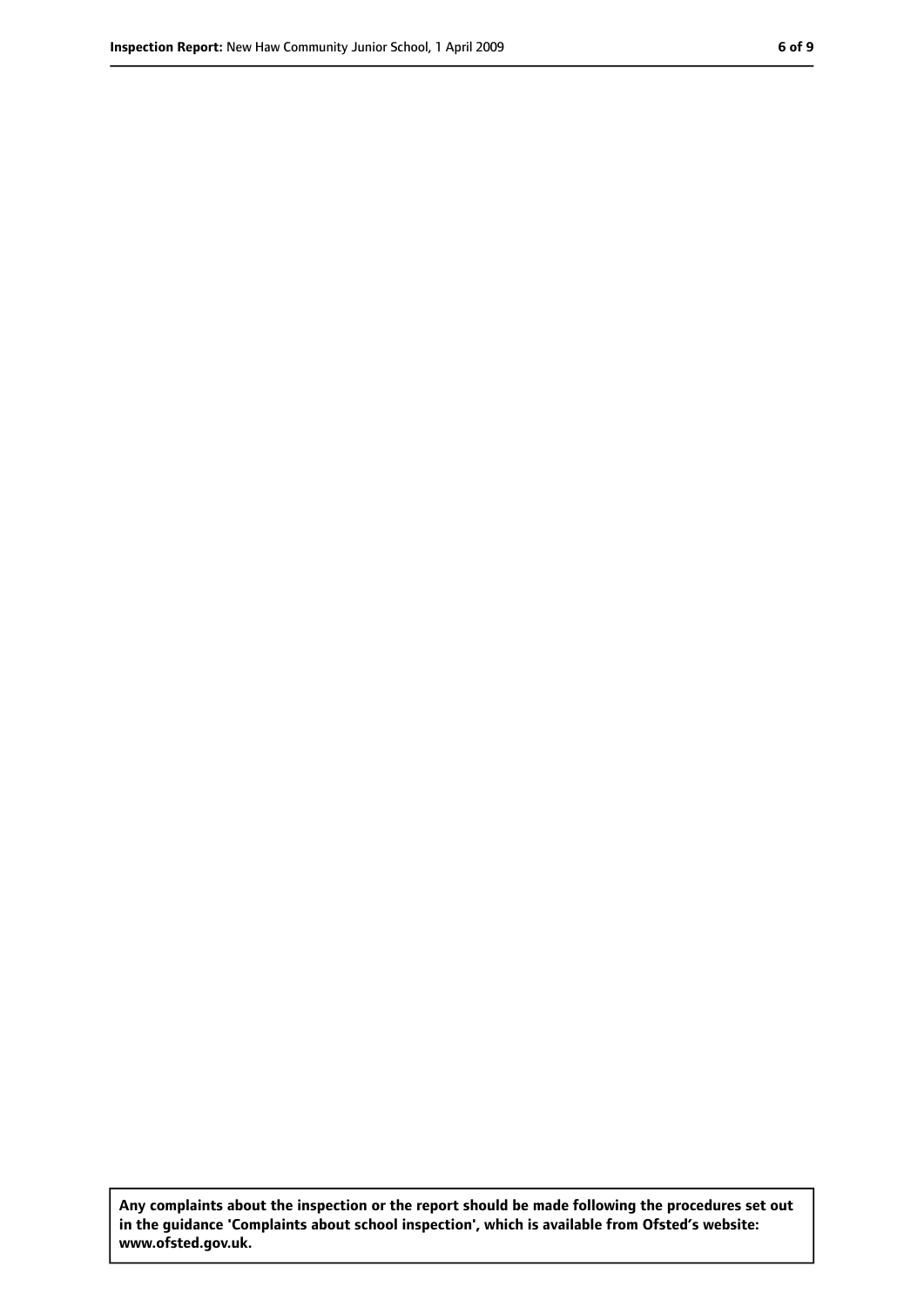# **Inspection judgements**

| Key to judgements: grade 1 is outstanding, grade 2 good, grade 3 satisfactory, and | School  |
|------------------------------------------------------------------------------------|---------|
| arade 4 inadequate                                                                 | Overall |

#### **Overall effectiveness**

| How effective, efficient and inclusive is the provision of<br>education, integrated care and any extended services in meeting the<br>needs of learners? |            |
|---------------------------------------------------------------------------------------------------------------------------------------------------------|------------|
| Effective steps have been taken to promote improvement since the last<br>inspection                                                                     | <b>Yes</b> |
| How well does the school work in partnership with others to promote learners'<br>well being?                                                            |            |
| The capacity to make any necessary improvements                                                                                                         |            |

## **Achievement and standards**

| How well do learners achieve?                                                  |  |
|--------------------------------------------------------------------------------|--|
| The standards <sup>1</sup> reached by learners                                 |  |
| How well learners make progress, taking account of any significant variations  |  |
| between groups of learners                                                     |  |
| How well learners with learning difficulties and/or disabilities make progress |  |

<sup>&</sup>lt;sup>1</sup>Grade 1 - Exceptionally and consistently high; Grade 2 - Generally above average with none significantly below average; Grade 3 - Broadly average to below average; Grade 4 - Exceptionally low.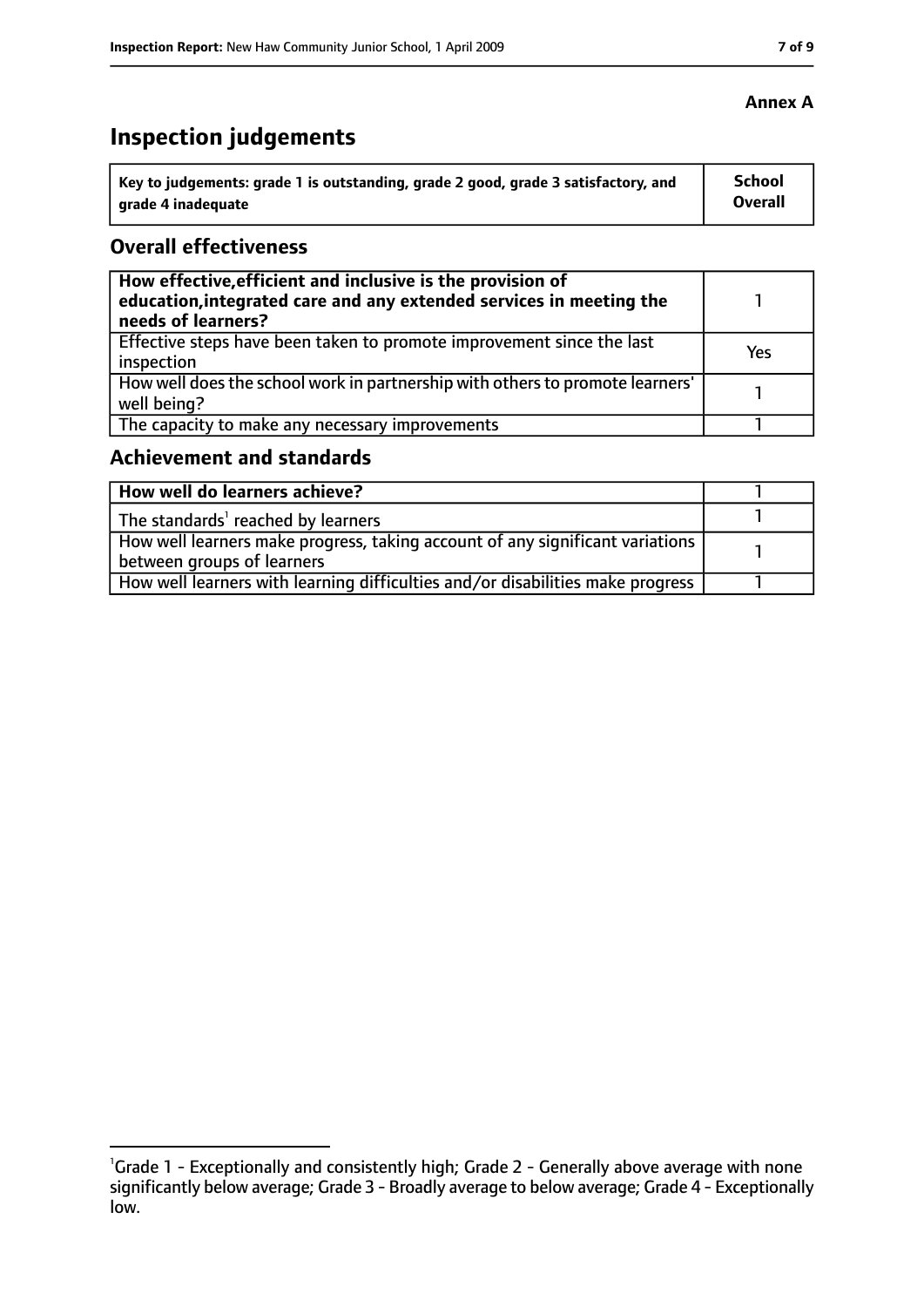## **Personal development and well-being**

| How good are the overall personal development and well-being of the<br>learners?                                 |  |
|------------------------------------------------------------------------------------------------------------------|--|
| The extent of learners' spiritual, moral, social and cultural development                                        |  |
| The extent to which learners adopt healthy lifestyles                                                            |  |
| The extent to which learners adopt safe practices                                                                |  |
| The extent to which learners enjoy their education                                                               |  |
| The attendance of learners                                                                                       |  |
| The behaviour of learners                                                                                        |  |
| The extent to which learners make a positive contribution to the community                                       |  |
| How well learners develop workplace and other skills that will contribute to<br>their future economic well-being |  |

# **The quality of provision**

| How effective are teaching and learning in meeting the full range of<br>learners' needs?              |  |
|-------------------------------------------------------------------------------------------------------|--|
| How well do the curriculum and other activities meet the range of needs and<br>interests of learners? |  |
| How well are learners cared for, quided and supported?                                                |  |

## **Leadership and management**

| How effective are leadership and management in raising achievement<br>and supporting all learners?                                              |     |
|-------------------------------------------------------------------------------------------------------------------------------------------------|-----|
| How effectively leaders and managers at all levels set clear direction leading<br>to improvement and promote high quality of care and education |     |
| How effectively leaders and managers use challenging targets to raise standards                                                                 |     |
| The effectiveness of the school's self-evaluation                                                                                               |     |
| How well equality of opportunity is promoted and discrimination eliminated                                                                      |     |
| How well does the school contribute to community cohesion?                                                                                      |     |
| How effectively and efficiently resources, including staff, are deployed to<br>achieve value for money                                          |     |
| The extent to which governors and other supervisory boards discharge their<br>responsibilities                                                  |     |
| Do procedures for safequarding learners meet current government<br>requirements?                                                                | Yes |
| Does this school require special measures?                                                                                                      | No  |
| Does this school require a notice to improve?                                                                                                   | No  |